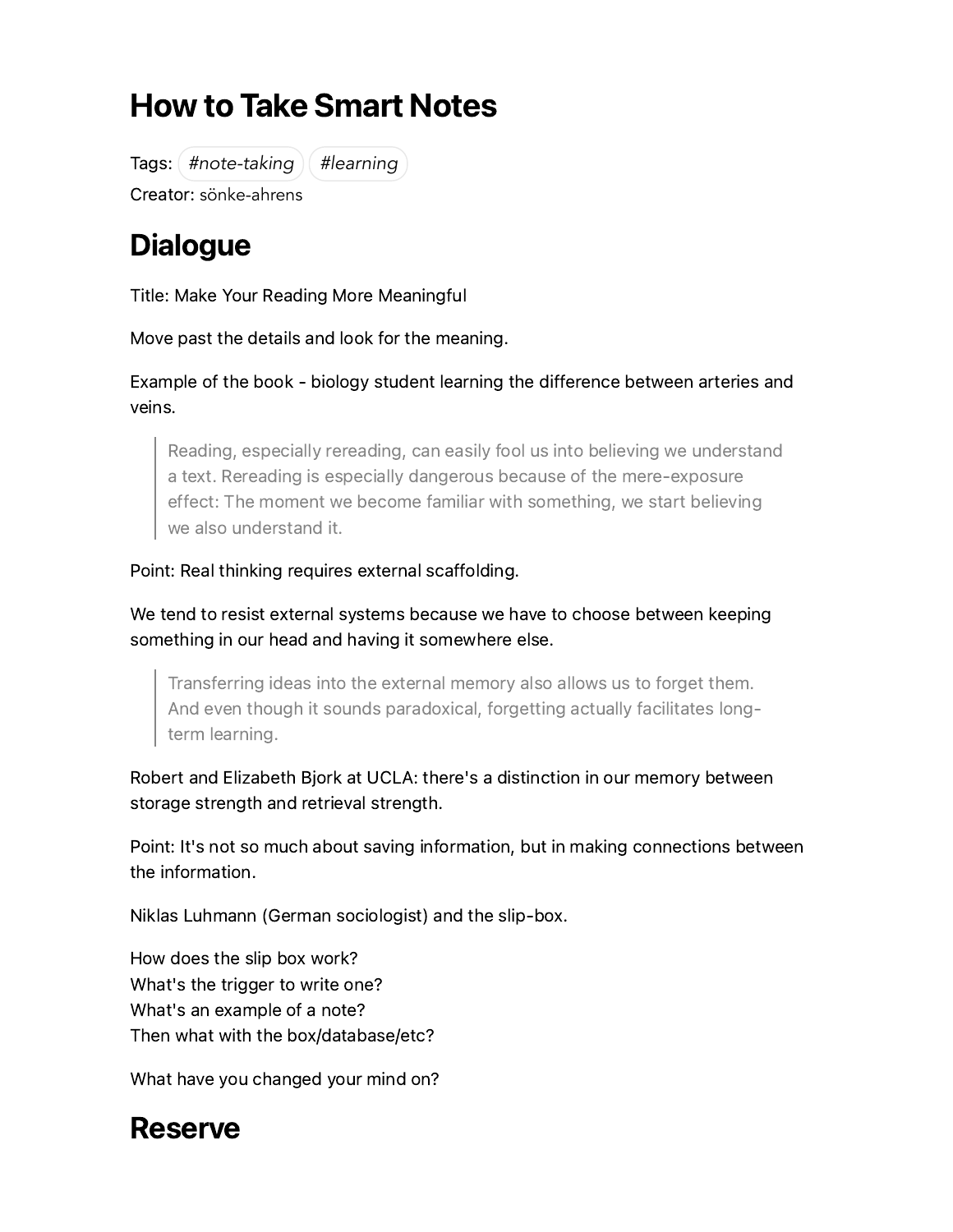Richard Feynman once had a visitor in his office, a historian who wanted to interview him. When he spotted Feynman's notebooks, he said how delighted he was to see such "wonderful records of Feynman's thinking." "No, no!" Feynman protested. "They aren't a record of my thinking process. They are my thinking process. I actually did the work on the paper." "Well," the historian said, "the work was done in your head, but the record of it is still here." "No, it's not a record, not really. It's working. You have to work on paper, and this is the paper."

### **Quotes**

10 Read for Understanding

```
Highlight(yellow) - Page 65 · Location 1373
```
"I would advise you to read with a pen in your hand and enter in a little book short hints of what you feel that is common or that may be useful; for this will be the best method of imprinting such portcullis in your memory."–Benjamin Franklin[

10.1 Read With a Pen in Hand

```
Highlight(yellow) - Page 67 · Location 1436
```
In a small but fascinating study, two psychologists tried to find out if it made a difference if students in a lecture took notes by hand or by typing them into their laptops (Mueller and Oppenheimer 2014). They were not able to find any difference in terms of the number of facts the students were able to remember. But in terms of understanding the content of the lecture, the students who took their notes by hand came out much, much better. After a week, this difference in understanding was still clearly measurable. There is no secret to it and the explanation is pretty simple: Handwriting is slower and can't be corrected as quickly as electronic notes. Because students can't write fast enough to keep up with everything that is said in a lecture, they are forced to focus on the gist of what is being said, not the details. But to be able to note down the gist of a lecture, you have to understand it in the first place.

10.2 Keep an Open Mind

Highlight(yellow) - Page 70 · Location 1502

The slip-box forces us to be selective in reading and note-taking, but the only criterion is the question of whether something adds to a discussion in the slip-box. The only thing that matters is that it connects or is open to connections. Everything can contribute to the development of thoughts within the slip-box: an addition as well as a contradiction, the questioning of a seemingly obvious idea as well as the differentiation of an argument. What we are looking for are facts and information that can add something and therefore enrich the slip-box.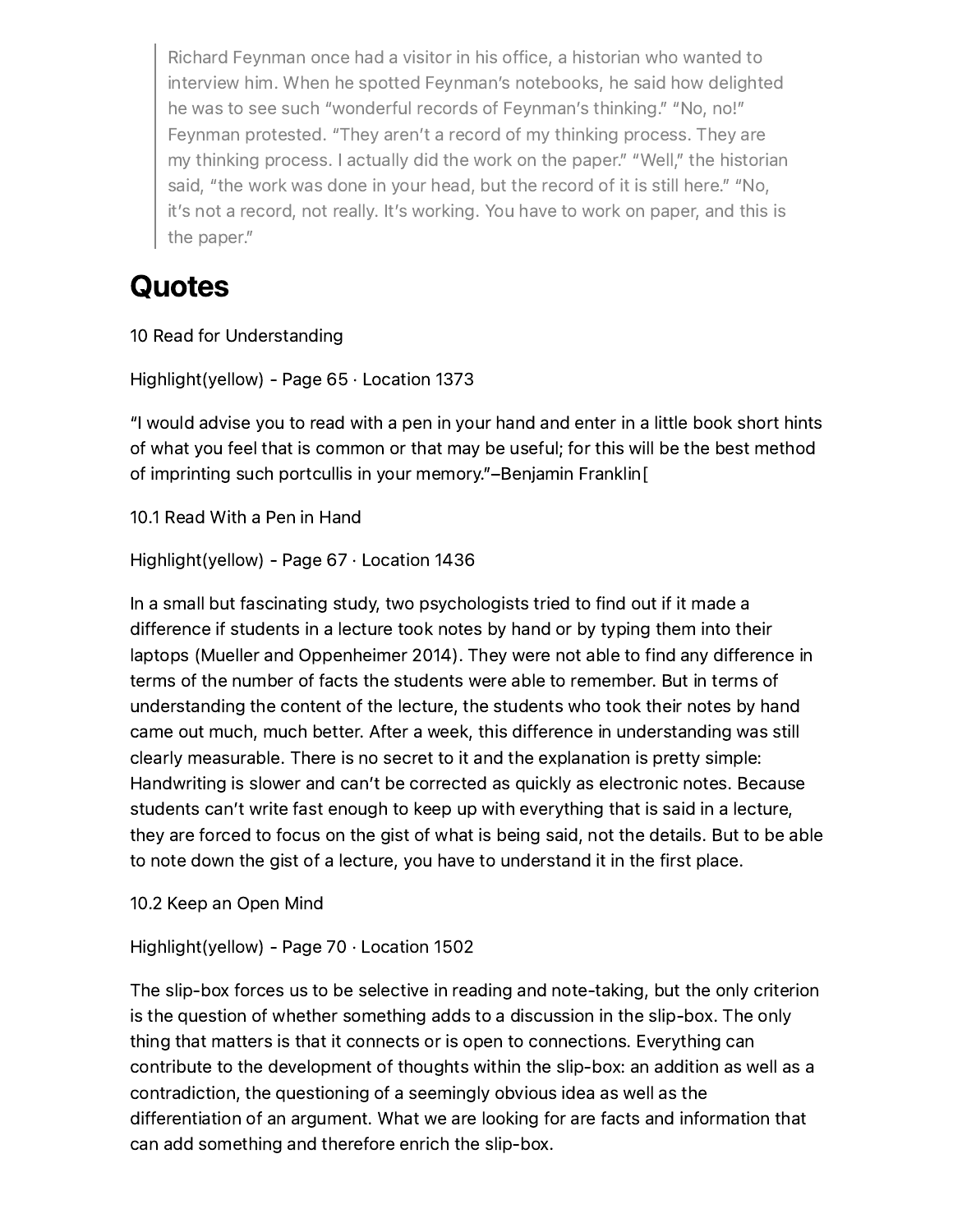10.3 Get the Gist

Highlight(yellow) - Page 73 · Location 1556

Luhmann's notes are very condensed (Schmidt 2015). With practice comes the ability to find the right words to express something in the best possible way, which means in a simple, but not simplified way. Not only will the readers of your text appreciate your ability to explain something clearly, those you talk to will benefit from this ability as well, as it is not limited to writing. It spills over into speaking and thinking. It is proven that readers regard an author and an audience a speaker as more intelligent the more clear and to the point their expressions are (Oppenheimer 2006).

10.4 Learn to Read

Highlight(yellow) - Page 74 · Location 1583

Reading, especially rereading, can easily fool us into believing we understand a text. Rereading is especially dangerous because of the mere-exposure effect: The moment we become familiar with something, we start believing we also understand it. On top of that, we also tend to like it more (Bornstein 1989).

Highlight(yellow) - Page 74 · Location 1595

We can only improve our learning if we test ourselves on our progress. Here, too, rereading or reviewing does not confront us with the things we haven't learned yet, although it makes us feel like we have. Only the actual attempt to retrieve information will clearly show us if we have learned something or not. The mere-exposure effect would fool us here, too: Seeing something we have seen before causes the same emotional reaction as if we had been able to retrieve the information from our memory. Rereading, therefore, makes us feel we have learned what we read: "I know that already!" Our brains are terrible teachers in this regard. We face here the same choice between methods that make us feel like we learned something and methods that truly do make us learn something.

10.5 Learn by Reading

Highlight(yellow) - Page 76 · Location 1638

And as much as rereading doesn't help with learning, it certainly doesn't help with understanding. Admittedly, cramming does get information into your head for a short while–usually long enough to stay in there to pass a test. But cramming won't help you learn. As Terry Doyle and Todd Zakrajsek put it: "If learning is your goal, cramming is an irrational act" (Doyle and Zakrajsek 2013).[

Highlight(yellow) - Page 77 · Location 1648

It is not surprising, therefore, that the best-researched and most successful learning method is elaboration. It is very similar to what we do when we take smart notes and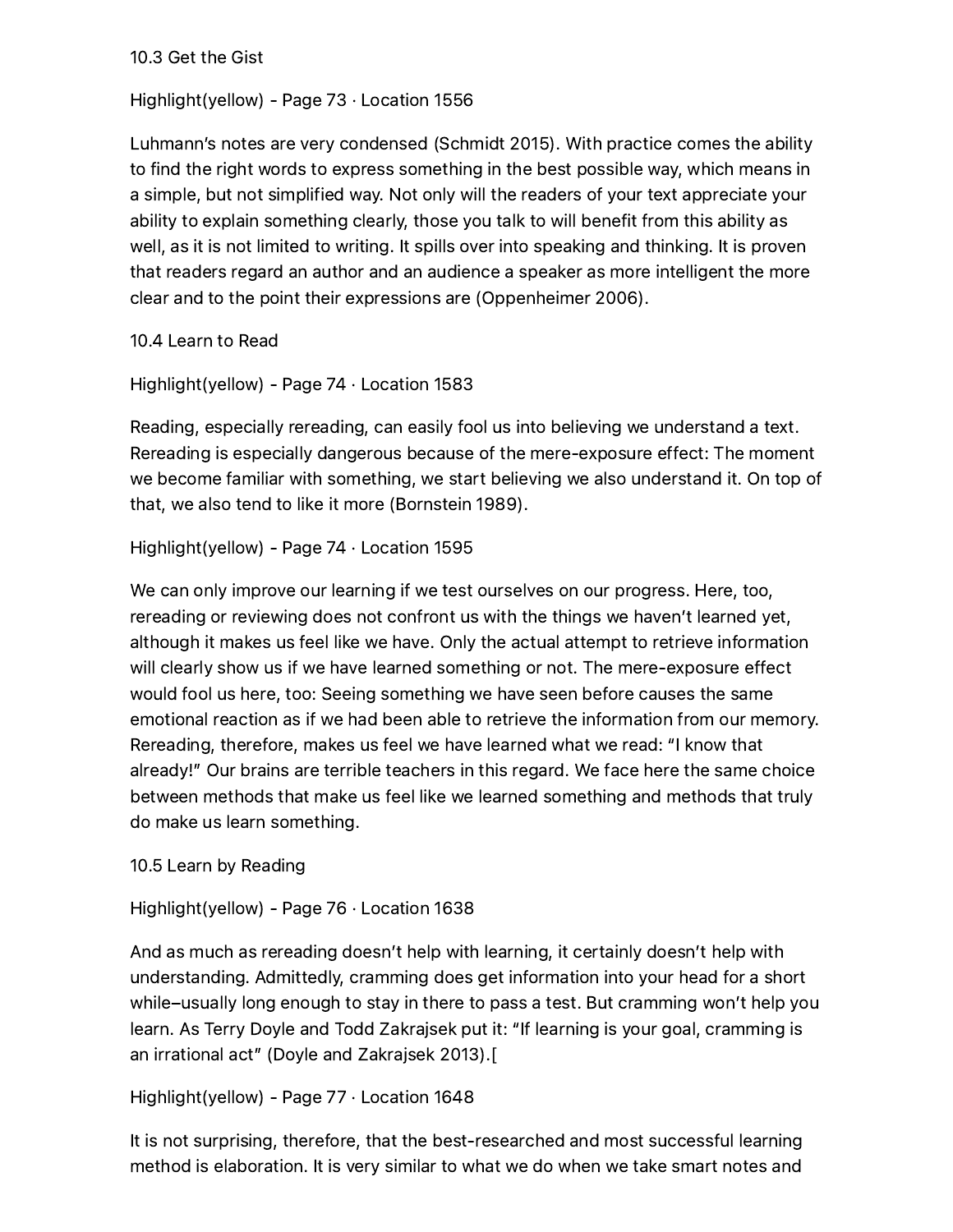combine them with others, which is the opposite of mere re-viewing (Stein et al. 1984) Elaboration means nothing other than really thinking about the meaning of what we read, how it could inform different questions and topics and how it could be combined with other knowledge.

```
Highlight(yellow) - Page 77 · Location 1658
```
Working with the slip-box, therefore, doesn't mean storing information in there instead of in your head, i.e. not learning. On the contrary, it facilitates real, long-term learning. It just means not cramming isolated facts into your brain–something you probably wouldn't want to do anyway. The objection that it takes too much time to take notes and sort them into the slip-box is therefore short-sighted. Writing, taking notes and thinking about how ideas connect is exactly the kind of elaboration that is needed to learn. Not learning from what we read because we don't take the time to elaborate on it is the real waste of time. There is a clear division of labour between the brain and the slip-box: The slip-box takes care of details and references and is a long-term memory resource that keeps information objectively unaltered. That allows the brain to focus on the gist, the deeper understanding and the bigger picture, and frees it up to be creative. Both the brain and the slip-box can focus on what they are best at.

11 Take Smart Notes

```
Highlight(yellow) - Page 79 · Location 1673
```
Experienced academic readers usually read a text with questions in mind and try to relate it to other possible approaches, while inexperienced readers tend to adopt the question of a text and the frames of the argument and take it as a given. What good readers can do is spot the limitations of a particular approach and see what is not mentioned in the text.

11.2 Think Outside the Brain

Highlight(yellow) - Page 82 · Location 1752

Richard Feynman once had a visitor in his office, a historian who wanted to interview him. When he spotted Feynman's notebooks, he said how delighted he was to see such "wonderful records of Feynman's thinking." "No, no!" Feynman protested. "They aren't a record of my thinking process. They are my thinking process. I actually did the work on the paper." "Well," the historian said, "the work was done in your head, but the record of it is still here." "No, it's not a record, not really. It's working. You have to work on paper, and this is the paper."[

Highlight(yellow) - Page 82 · Location 1762

Philosophers, neuroscientists, educators and psychologists like to disagree in many different aspects on how the brain works. But they no longer disagree when it comes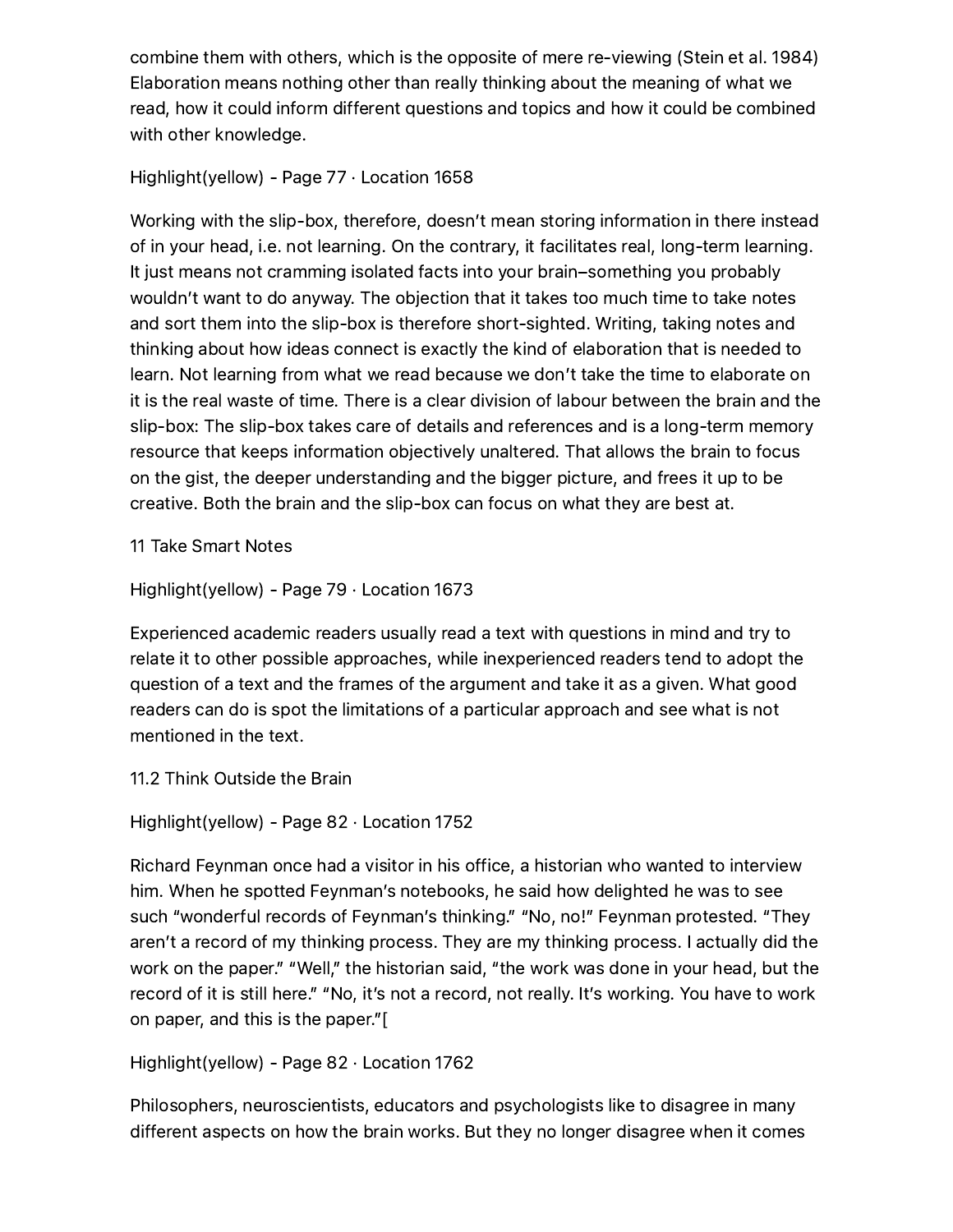to the need for external scaffolding. Almost all agree nowadays that real thinking requires some kind of externalization, especially in the form of writing.

11.3 Learn by not Trying

Highlight(yellow) - Page 85 · Location 1820

Transferring ideas into the external memory also allows us to forget them. And even though it sounds paradoxical, forgetting actually facilitates long-term learning.

Highlight(yellow) - Page 87 · Location 1862

Robert and Elizabeth Ligon Bjork from the University of California suggest distinguishing between two different measurements when it comes to memory: Storage strength and retrieval strength (Bjork 2011). They speculate that storage strength, the ability to store memories, only becomes greater over one's lifetime. We add more and more information to our long-term memory. Just by looking at the physical capacity of our brains, we can see that we could indeed probably store a lifetime and a bit of detailed experiences in it (Carey 2014, 42). It is difficult, if not impossible, to verify this claim, but it does make sense to shift the attention from storage strength to retrieval strength. Learning would be not so much about saving information, like on a hard disk, but about building connections and bridges between pieces of information to circumvent the inhibition mechanism in the right moment. It is about making sure that the right "cues" trigger the right memory, about how we can think strategically to remember the most useful information when we need it.

Highlight(yellow) - Page 88 · Location 1887

What does help for true, useful learning is to connect a piece of information to as many meaningful contexts as possible, which is what we do when we connect our notes in the slip-box with other notes. Making these connections deliberately means building up a self-supporting network of interconnected ideas and facts that work reciprocally as cues for each other.

Highlight(yellow) - Page 90 · Location 1920

Stein et al. illustrate how commonsensical this is on the example of a biology novice who learns the difference between veins and arteries: "[ he] may find it difficult at first to understand and remember that arteries have thick walls, are elastic, and do not have valves, whereas veins are less elastic, have thinner walls, and have valves" (ibid.). But by elaborating a little bit on this difference and asking the right questions, like "why?" the students can connect this knowledge with prior knowledge, like their understanding of pressure and the function of the heart. Just by making the connection to the common knowledge that the heart presses the blood into the arteries, they immediately know that these walls need to sustain more pressure, which means they need to be thicker than veins, in which the blood flows back to the heart with less pressure. And, of course, this makes valves necessary to keep the blood from